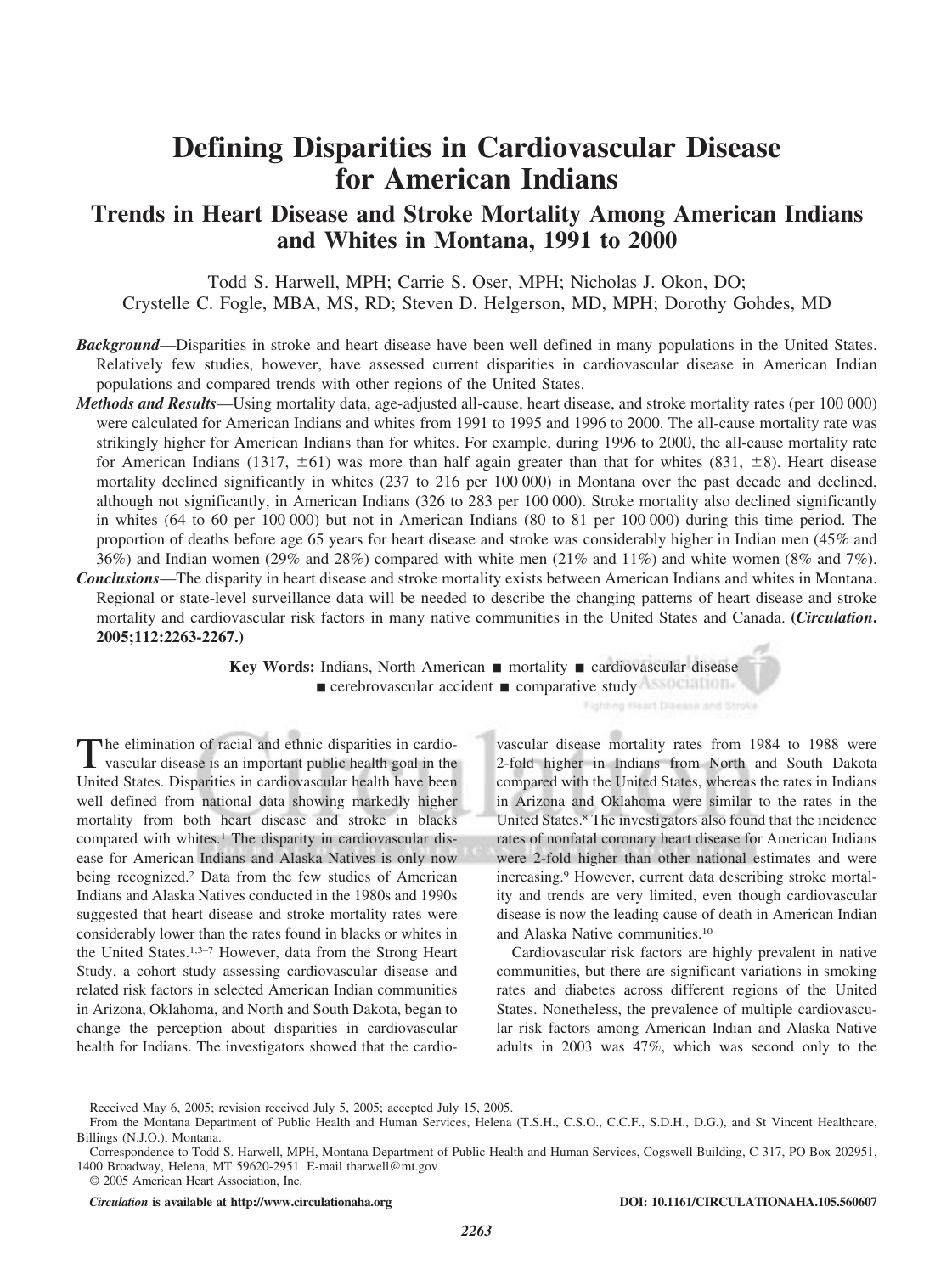prevalence of 49% found in US blacks.11 Between 1997 and 2000, American Indians from the northern plains had a higher prevalence of diabetes and smoking compared with American Indians and Alaska Natives from other regions of the United States.12 In Montana, the prevalence of cardiovascular risk factors in American Indian adults was significantly higher than in whites in 1999, and the prevalence of 2 or more risk factors for cardiovascular disease in Indian adults increased from 34% to 44% between 1999 and 2003.13,14 Recent strategic recommendations emphasized the importance of regional data to provide accurate surveillance in the efforts to address disparities for all ethnic groups.15 This is particularly important for American Indian communities in which there are significant variations in risk factor prevalence, and there is little current information about the temporal trends and disparities in either heart disease or stroke mortality in many regions of the United States. This report describes the trends in all-cause, heart disease, and stroke mortality in American Indians and whites in Montana from 1991 to 2000 and compares the burden with trends in the United States.

### **Methods**

Data from Montana death certificates were analyzed to determine the all-cause, heart disease, and stroke mortality rates among Montana residents from 1991 to 2000. During this time period, there were 75 993 deaths among Montana residents, essentially all of which occurred among American Indians (4.5%) or whites (95.1%). Deaths among Montanans who were not classified as American Indian or white were excluded from these analyses. Heart disease and stroke deaths were classified by the underlying cause of death according to the International Classification of Diseases, Ninth Revision (ICD-9), between 1991 and 1998 and Tenth Revision (ICD-10) beginning in 1999. The ICD-9 codes 390 to 398, 402, 404, and 410 to 429 and the ICD-10 codes I00 to I09, I11, I13, and I20 to I51 were used to classify heart disease deaths. The ICD-9 codes 430 to 434 and 436 to 438 and the ICD-10 codes I60 to I69 were used to classify stroke deaths.

Age-adjusted heart disease, stroke, and all-cause mortality rates (per 100 000) and 95% CIs were calculated for American Indians and whites overall, and by sex from 1991 to 1995 and from 1996 to 2000. The age-adjusted mortality rates were calculated using the direct method and the 2000 standard population, and *z* tests were used to assess differences in mortality rates.16 The significance level for all analyses was  $P \le 0.05$  ( $z \ge 1.96$ ). The relative risk of mortality for heart disease and stroke was calculated by dividing the ageadjusted mortality rates in American Indians by the rates in whites. Age-specific heart disease and stroke mortality rates were calculated for American Indians and whites <65 years of age and 65 years of age and older, overall, and by sex from 1991 to 2000.

#### **Results**

From 1991 and 1995, the age-adjusted heart disease and all-cause mortality rates (per 100 000) in Montana American Indians overall and in men and women were significantly higher than the rates in whites (Table 1). There were no significant differences in the age-adjusted stroke mortality rates in American Indians compared with whites overall or in men or women from 1991 to 1995. From 1996 to 2000, the age-adjusted heart disease and stroke mortality rates were significantly higher in American Indians overall and in men compared with whites. The age-adjusted all-cause mortality rates were significantly higher in American Indians overall and in men and women compared with whites between 1996 and 2000. For example, during 1996 to 2000, the all-cause

| <b>TABLE 1. Number of Deaths and Age-Adjusted Heart Disease,</b> |
|------------------------------------------------------------------|
| Stroke, and All-Cause Mortality Rates in American Indians and    |
| Whites, Montana, 1991–1995 and 1996–2000                         |

|                 |                                    | No. of Deaths (Age-Adjusted Rate per 100 000, 95% CI) |
|-----------------|------------------------------------|-------------------------------------------------------|
|                 | 1991-1995                          | 1996-2000                                             |
| Heart disease   |                                    |                                                       |
| American Indian |                                    |                                                       |
| Total           | 307 (326, $\pm$ 36)†               | $328(283, \pm 31)$                                    |
| Men             | 186 (440, $\pm$ 63) <sup>+</sup>   | $218(438, \pm 58)$                                    |
| Women           | 121 (239, $\pm$ 43) <sup>+</sup>   | 110 (178, $\pm$ 33)*                                  |
| White           |                                    |                                                       |
| Total           | 9532 (237, $\pm$ 5)                | 9879 (216, $\pm$ 4)*                                  |
| Men             | 5161 (308, $\pm$ 8)                | 5269 (280, $\pm$ 8)*                                  |
| Women           | 4371 (176, $\pm$ 5)                | 4610 (165, $\pm$ 5)*                                  |
| <b>Stroke</b>   |                                    |                                                       |
| American Indian |                                    |                                                       |
| Total           | 73 $(80, \pm 18)$                  | $82(81, \pm 17)$                                      |
| Men             | 35 (80, $\pm$ 26)                  | 34 (94, $\pm$ 31) <sup>+</sup>                        |
| Women           | 38 $(78, \pm 25)$                  | 48 $(79, \pm 22)$                                     |
| White           |                                    |                                                       |
| Total           | 2599 (64, $\pm$ 3)                 | 2745 (60, $\pm 2$ )*                                  |
| Men             | 1039 (66, $\pm$ 4)                 | 1076 (61, $\pm$ 4)                                    |
| Women           | 1560 $(63, \pm 3)$                 | 1669 $(59, \pm 3)$                                    |
| All causes      |                                    |                                                       |
| American Indian |                                    |                                                       |
| Total           | 1655 (1398, $\pm$ 67) <sup>+</sup> | 1789 (1317, $\pm$ 61)†                                |
| Men             | 949 (1720, ±110)+                  | 1036 (1694, $\pm$ 104) <sup>+</sup>                   |
| Women           | $706(1155, \pm 84)$ <sup>+</sup>   | 753 (1057, $\pm$ 76)†                                 |
| White           |                                    |                                                       |
| Total           | 34 666 (853, $\pm$ 10)             | 37 590 (831, $\pm$ 8)*                                |
| Men             | 18 348 (1079, $\pm$ 16)            | 19 380 (1022, $\pm$ 14)*                              |
| Women           | 16 318 (683, $\pm$ 10)             | 18 210 (681, $\pm$ 10)                                |
|                 |                                    |                                                       |

\**P*0.05 for comparisons within race between 1991–1995 and 1996 –2000.  $\dagger P \leq 0.05$  for comparisons within each time period between American Indians and whites.

mortality rate for American Indians (1317,  $\pm 61$ ) was more than half again greater than that for whites (831,  $\pm 8$ ).

The relative risks of mortality from heart disease and stroke were higher for American Indians compared with whites in both 1991 to 1995 and 1996 to 2000 (Figure). The relative risk of mortality for heart disease in Indian men compared with white men and for stroke in Indian men and women compared with white men and women increased from 1991 to 1995 and 1996 to 2000.

The age-adjusted heart disease mortality rates declined significantly among whites overall  $(-9\%)$  and in men  $(-9\%)$ and women  $(-6%)$  over the decade (Table 1). Among American Indians, the age-adjusted heart disease mortality rates declined significantly only among women  $(-25%)$ between 1991 to 1995 and 1996 to 2000. Despite an overall, although not significant, decline in heart disease mortality in American Indians (326,  $\pm 36$  to 283,  $\pm 31$ ), the rate for American Indians at the end of the decade was still greater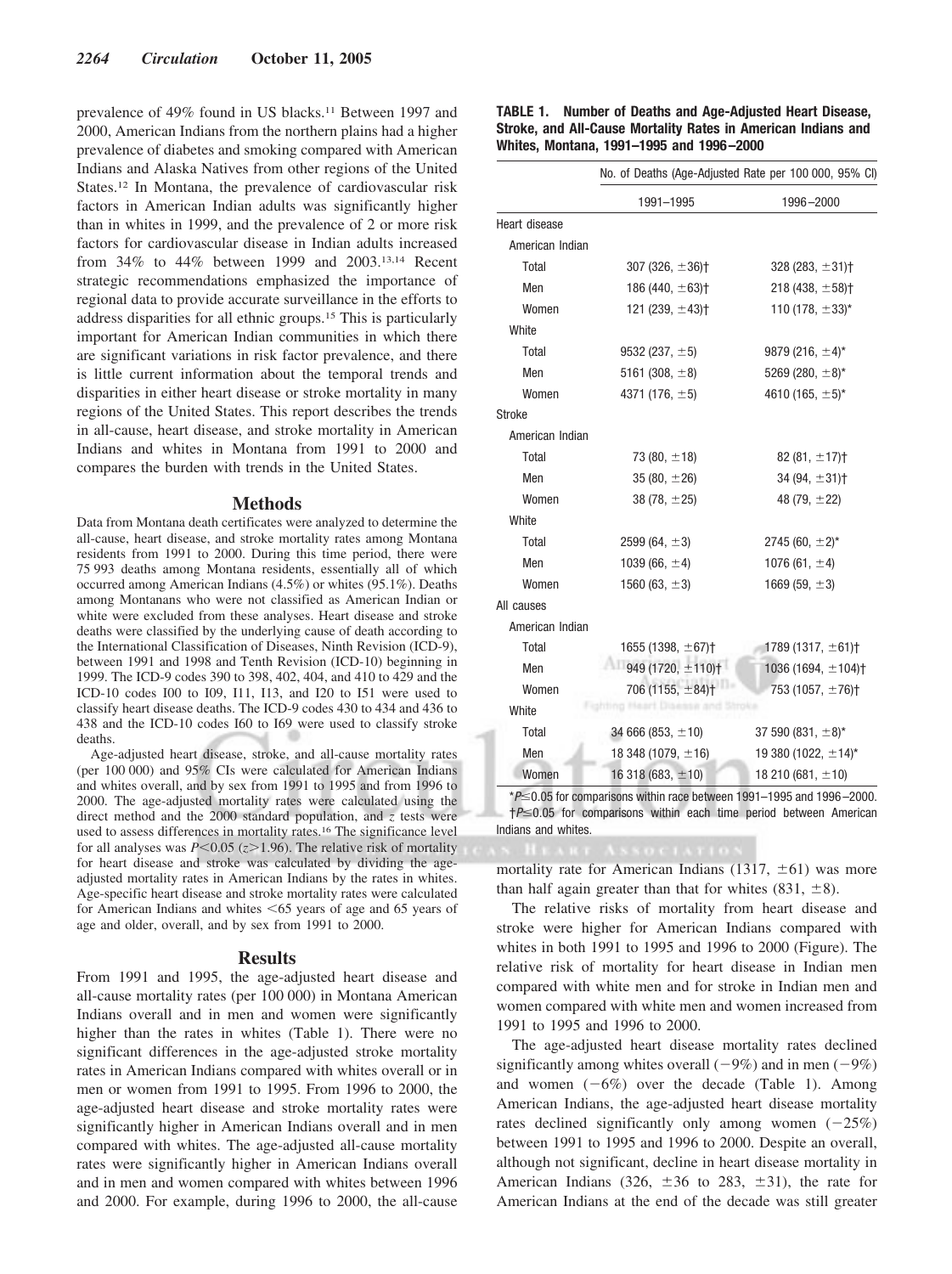

Relative risk of mortality from heart disease and stroke in American Indians and whites, Montana, 1991 to 1995 and 1996 to 2000.

than the rate at the beginning of the decade for whites (237,  $\pm$ 5). The age-adjusted stroke mortality rates declined significantly only among whites overall  $(-6%)$  over the decade. The age-adjusted all-cause mortality rates decreased significant for whites overall  $(-3%)$  and in men  $(-5%)$  over this time period.

The age-specific heart disease mortality rates between 1991 and 2000 were significantly higher in American Indian men 65 years old and older compared with white men 65 years old and older (Table 2). Among those <65 years of age, the overall age-specific stroke mortality rates were higher in American Indians compared with whites. The age-specific all-cause mortality rates were significantly higher in American Indians <65 years of age and in those 65 years of age and older overall and in men and women compared with whites during this time period. Forty percent of Indians who died of heart disease between 1991 and 2000 were less than 65 years of age compared with only 15% of whites. Similarly, 32% of Montana Indians who died of a stroke during this time period were less than 65 years of age compared with 8% of whites. Disturbingly, more than half (55%) of the Indians who died between 1991 and 2000 were  $\leq 65$  years of age compared with only 22% of whites.

# **Discussion**

Overall heart disease mortality declined in American Indian women and whites overall and in men and women in Montana over the past decade. However, the disparity in heart disease mortality between Indians and whites remained. Stroke mortality also declined in Montana but only among whites overall. Among Indian men, cardiovascular rates were alarmingly high, and more than one-third of Indian men who died of these conditions were  $\leq 65$  years of age. Among Indian women, heart disease mortality rates declined over the decade and were similar to the rates found in white women in the second half of the decade. Stroke mortality rates in Indian women, however, remained stable during this decade. Premature cardiovascular mortality was also striking among Indian

women. More than one-quarter of deaths among Indian women as a result of cardiovascular disease occurred in those -65 years of age. Both heart disease and stroke contributed to the striking disparities in cardiovascular disease in Montana's Indian communities.

Our findings are subject to a number of limitations. First, the number of stroke-related deaths in American Indians in Montana during the 10-year time period was small. Second, underreporting of American Indian race on death certificates and undercoverage of the census population may lead to inaccurate estimates of heart disease and stroke mortality. However, we previously found that American Indian race was accurately classified on the majority  $(>90%)$  of Montana death certificates between 1996 and 1998.17 In addition, another study conducted between 1989 and 1998 found that the national cardiovascular disease mortality estimates for American Indians and Alaska Natives were underestimated before adjustment for racial misclassification.2 Thus, our mortality estimates are likely to be underestimates. A third limitation is the accuracy of the underlying cause of death reported on death certificates. Coronary heart disease as a cause of death may be overestimated on the death certificate.18 Cerebrovascular disease, however, has been found to be classified accurately on death certificates.19 Fourth, the ICD classification system was revised in 1999, but the comparability ratios between ICD-9 and ICD-10 classification codes for cerebrovascular disease (1.0588) and heart disease (0.9858) are similar.10

The importance of regional data is shown by our findings. Heart disease mortality was appreciably higher in American Indians in Montana compared with American Indians and Alaska Natives in the United States in 1990 (201 per 100 000) and in 2000 (178 per 100 000).10 The age-adjusted heart disease mortality rate for American Indian men in Montana from 1996 to 2000 (438 per 100 000) was similar to the mortality rate for black males in the United States in 2000 (393 per 100 000).<sup>10</sup> Our findings also concur with those of a study in 2001 showing a significantly higher proportion of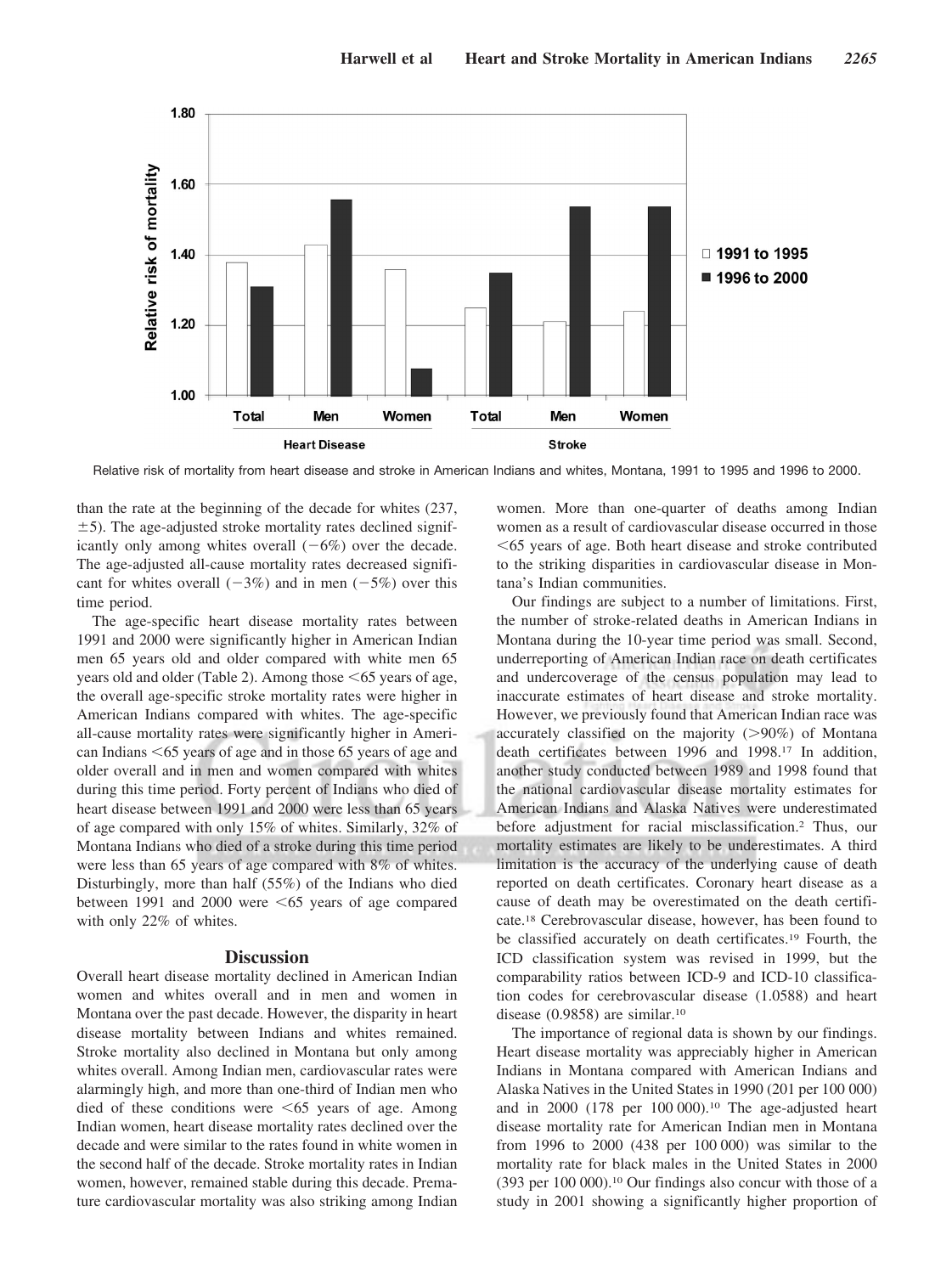|                 | No. of Deaths (Age-Specific Rate per 100 000, 95% CI) |                           |                                |
|-----------------|-------------------------------------------------------|---------------------------|--------------------------------|
|                 | Age $<$ 65 Years                                      | Age $\geq 65$ Years       | Percent $<$ 65<br>Years Of Age |
| Heart disease   |                                                       |                           |                                |
| American Indian |                                                       |                           |                                |
| Total           | 251 (49, $\pm 6$ )                                    | 384 (1613, $\pm$ 161)     | 40                             |
| Men             | 183 $(71, \pm 10)$                                    | 221 (2146, $\pm$ 283)*    | 45                             |
| Women           | 68 $(26, \pm 6)$                                      | 163 (1207, $\pm$ 185)     | 29                             |
| White           |                                                       |                           |                                |
| Total           | 2857 (41, $\pm$ 2)                                    | 16 554 (1466, $\pm$ 22)   | 15                             |
| Men             | 2144 (61, $\pm$ 3)                                    | 8286 (1689, $\pm$ 36)     | 21                             |
| Women           | 713 $(21, \pm 2)$                                     | 8288 (1295, $\pm$ 28)     | 8                              |
| Stroke          |                                                       |                           |                                |
| American Indian |                                                       |                           |                                |
| Total           | 49 (10, $\pm 3$ )*                                    | 106 (445, $\pm$ 85)       | 32                             |
| Men             | 25 (10, $\pm$ 4)                                      | 44 (427, $\pm$ 127)       | 36                             |
| Women           | 24 (9, $\pm$ 4)                                       | 62 (459, $\pm$ 114)       | 28                             |
| White           |                                                       |                           |                                |
| Total           | 443 $(6, \pm 1)$                                      | 4901 (434, $\pm$ 12)      | 8                              |
| Men             | 234 $(7, \pm 1)$                                      | 1881 (384, $\pm$ 17)      | 11                             |
| Women           | $209(6, \pm 1)$                                       | 3020 (473, $\pm$ 17)      | $\overline{7}$                 |
| All causes      |                                                       |                           |                                |
| American Indian |                                                       |                           |                                |
| Total           | 1907 (369, ±16)*                                      | 1537 (6457, ±323)* 6 55   |                                |
| Men             | 1228 (476, $\pm$ 27)*                                 | 757 (7350, ±524)*         | ASSOC62 TOTAL                  |
| Women           | 679 (262, $\pm$ 20)*                                  | $780(5776, \pm 405)^*$ 47 |                                |
| White           |                                                       |                           |                                |
| Total           | 15 814 (228, $\pm$ 4)                                 | 56 442 (4999, ±41)        | 22                             |
| Men             | 10 166 (288, $\pm$ 6)                                 | 27 562 (5619, $\pm$ 66)   | 27                             |
| Women           | 5648 (165, $\pm$ 4)                                   | 28 880 (4522, ±52)        | 16                             |

**TABLE 2. Age-Specific Heart Disease, Stroke, and All-Cause Mortality Rates and the Percentage of Deaths in Persons <65 Years of Age in American Indians and Whites, Montana, 1991–2000**

premature heart disease deaths (deaths in persons age 65 years and younger) in American Indians and Alaska Natives (36.0%) compared with whites in the United States (14.7%).20

The disparity in heart disease and stroke mortality rates in American Indians less than 65 years of age compared with whites in Montana is probably because of the higher and increasing prevalence of cardiovascular disease risk factors.13,14 This highlights the importance of clinical and public health programs for the management and prevention of hypertension, high cholesterol, diabetes, obesity, and smoking.

Our findings also highlight the importance of regional stroke data for American Indians and Alaska Natives. The overall stroke mortality rate increased from 1990 (41 per 100 000) to 2000 (45 per 100 000) among American Indians and Alaska Natives in the United States.10 But the stroke mortality rates in Montana Indians during this time period were approximately 2-fold higher than the national rate for all races combined. In Montana, the stroke mortality rate in American Indians is comparable to the stroke mortality rate in blacks in the United States (82 per 100 000 in 2000).10

In summary, despite their heterogeneous tribes and communities, American Indians and Alaska Native must be an integral part of the national discussion about disparities in cardiovascular health. National data must be supplemented by state or regional data to describe the changing patterns of heart disease and stroke mortality and cardiovascular risk factors in native communities across the United States and Canada. And the state and local surveillance must be used to design, implement, and evaluate clinical and public health programs aimed at reducing these disparities.

## **Acknowledgments**

This project was supported through cooperative agreements (U32/ CCU815663-05 and U50/CCU821287-03) with the Centers for Disease Control and Prevention, Cardiovascular Health Branch, and the Division of Diabetes Translation, in Atlanta, Ga. The contents of this report are solely the responsibility of the authors and do not necessarily represent the official views of the Centers for Disease Control and Prevention.